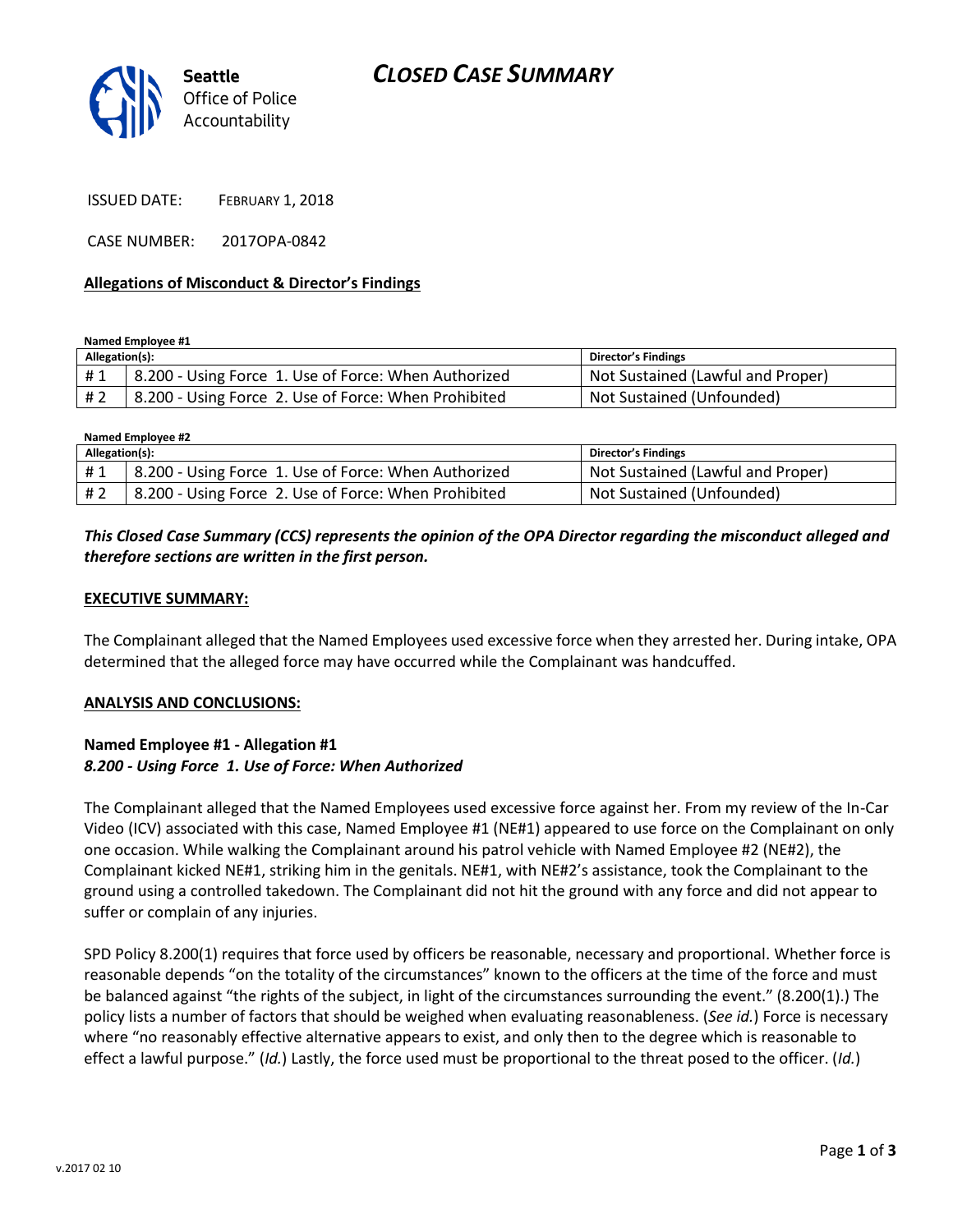

# *CLOSE CASE SUMMARY*

OPA CASE NUMBER: 2017OPA-0842

I find that the force used by NE#1 to take the Complainant down to the ground using a controlled takedown was reasonable, necessary and proportional, and thus consistent with policy. As such, I recommend that this allegation be Not Sustained – Lawful and Proper.

Recommended Finding: **Not Sustained (Lawful and Proper)**

## **Named Employee #1 - Allegation #2** *8.200 - Using Force 2. Use of Force: When Prohibited*

While SPD Policy 8.200(1) provides for when force is authorized, SPD Policy 8.200(2) sets forth those scenarios in which force is prohibited. Among those scenarios are: when force is used to retaliate against or punish a subject; and when force is used against a restrained subject, "except in exceptional circumstances when the subject's actions must be immediately stopped to prevent injury, [ ] escape, [or] destruction of property." (SPD Policy 8.200(2).)

Here, the nature and circumstances of the allegations raised the possibility that the Named Employees may have used force against the Complainant to retaliate and/or punish her for her assaults on NE#1 and that this force was used when she was handcuffed.

First, I find no evidence that NE#1 used any reportable force against the Complainant, let alone force to retaliate against or punish her. This was the case even though she shoved him and then kicked him in the genitals. At the time she kicked and injured NE#1, he and NE#2 took the Complainant to the ground in a slow and controlled takedown. As indicated above, she appeared to suffer no injuries from this force.

Second, based on the fact that she had just kicked and injured NE#1 and posed a threat of additional harm to the officers, it was reasonable to use force on the Complainant while she was handcuffed. The force used was de minimis and was only the force needed to get the Complainant onto the ground and to eliminate any active threat.

For these reasons, I find no evidence supporting a conclusion that the force used by NE#1 was inappropriate and I recommend that this allegation be Not Sustained – Unfounded.

## Recommended Finding: **Not Sustained (Unfounded)**

## **Named Employee #2 - Allegation #1** *8.200 - Using Force 1. Use of Force: When Authorized*

NE#2 assisted NE#1 in taking the Complainant down to the ground in a slow controlled takedown after she kicked NE#1. In addition, after the Complainant was taken to the ground and the instant threat was eliminated, NE#2 raised the Complainant onto her feet and attempted to seat her in the patrol vehicle. The Complainant kicked against the side of the car to prevent being placed inside. Ultimately, NE#2 was able to push her into the vehicle and close the door. He pushed onto the seat and, while she loudly complained about the officers' actions, she did not appear to be injured or complain of pain. NE#2's force was fully captured by his front ICV and NE#1's rear ICV.